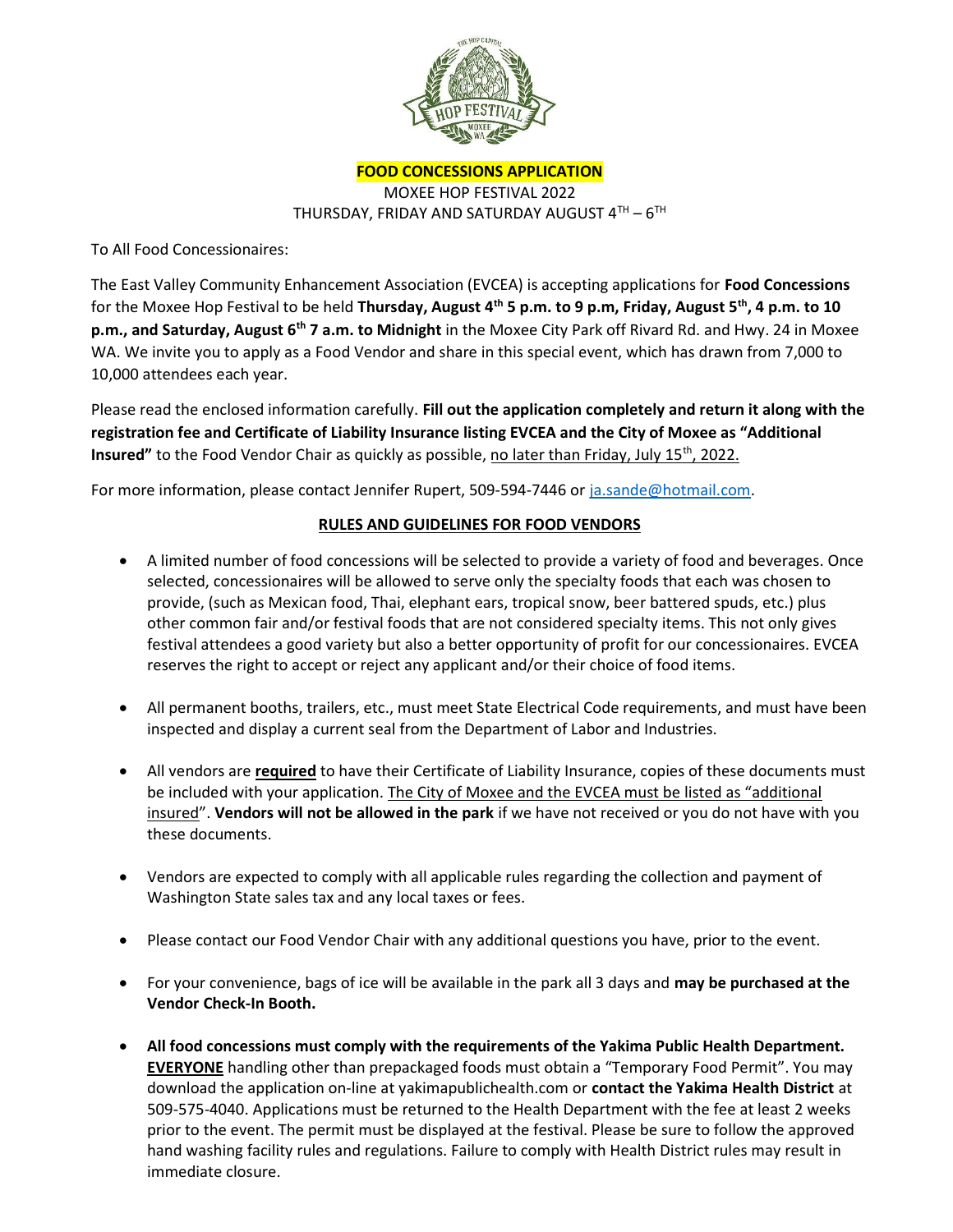- **Every** booth handling other than prepackaged foods must have someone working at all times that has a current "Food Handler's Card", and must post a copy in your booth. Prepackaged foods are foods that are kept on store shelves at room temperature.
- Restaurants must have a catering permit or endorsement; it must be posted.
- **•** Booths must be fully set-up no later than 2:00 p.m. on Thursday, August  $4^{th}$  (the beer garden will open at 5:00 p.m.) and all personal vehicles must be out of the park and the Cul-de-Sac by 2:30 p.m. If for some reason you are unable to set up on Thursday and will be setting up on Friday, August 5<sup>th</sup> you must be set up and vehicles out of the park by 10 a.m. The festival hours are Thursday, August 4<sup>th</sup> 5 p.m. to 9 p.m, Friday, August 5<sup>th</sup> 4 p.m. to 10 p.m, and Saturday, 7 a.m. to midnight. We ask that you please communicate any special set-up circumstances with us. Vendors may start selling as soon as they are ready. No personal vehicles, only emergency vehicles, are allowed in the park during open hours, in accordance with the Moxee Law Enforcement. You may close your booth at any time but you may not bring your personal vehicles into the park until it closes. In case of an emergency please contact any of the emergency or police personnel or EVCEA members. There are not any exceptions to this rule!
- NOTE: The "Kids Games" close at dark; there is not any lighting in that area. So, if you are a vendor in that area you may want to consider closing at that time too or at least consider that sales may be much less.
- All vendors are expected to comply with the minimum pricing guide of food items as determined by the EVCEA. Concessionaires may price their product more than the minimum price but not lower.
- Any non-food vendor will be restricted to providing only one prepackaged food or drink item and will not price that item less than the food vendors' prices.
- After careful consideration the Hop Festival Site Plan Manager will assign each vendor a space/location. One space is 10 x 20 ft, you may request additional space, at a reduced fee.

To apply fill out the online application form completely and return it with the registration fee, 2 copies of your Certificate of Liability Insurance with the City of Moxee and EVCEA listed as "Additional Insured" and a complete listing of your items for sale and prices by Friday, July 15<sup>th</sup>, 2022.

## The EVCEA committee will also be cognizant of adhering to our local applicable COVID-19 health guidelines.

No percentage of sales will be taken.

NON-REFUNDABLE \$100 DEPOSIT MUST BE SUBMITTED TO RESERVE SPACE Full Registration fee \$300.00 Late Registration fee \$325.00 after July  $15<sup>th</sup>$ , 2022 FULL BOOTH PAYMENT MUST BE PAID ON-SITE, UPON CHECK IN

If for some reason you are not accepted at the Moxee Hop Festival, fees will be refunded.

Food Vendor Chair Jennifer Rupert \* 2802 Beaudry Road #60A Yakima, WA 98901 Questions? Please contact Jennifer Rupert at 509-594-7446, or email ja.sande@hotmail.com

## WE HAVE FOUND REASONABLE LIABILITY INSURANCE FOR FOOD VENDORS This is the additional insurance with the CITY OF MOXEE AND THE EVCEA AND MOXEE HOP FESTIVAL to be

listed as additional insureds. Please contact: AMERICAN FAMILY INSURANCE LUISA MUNOZ AT 509-367-8383 or Lmunoz1@amfam.com